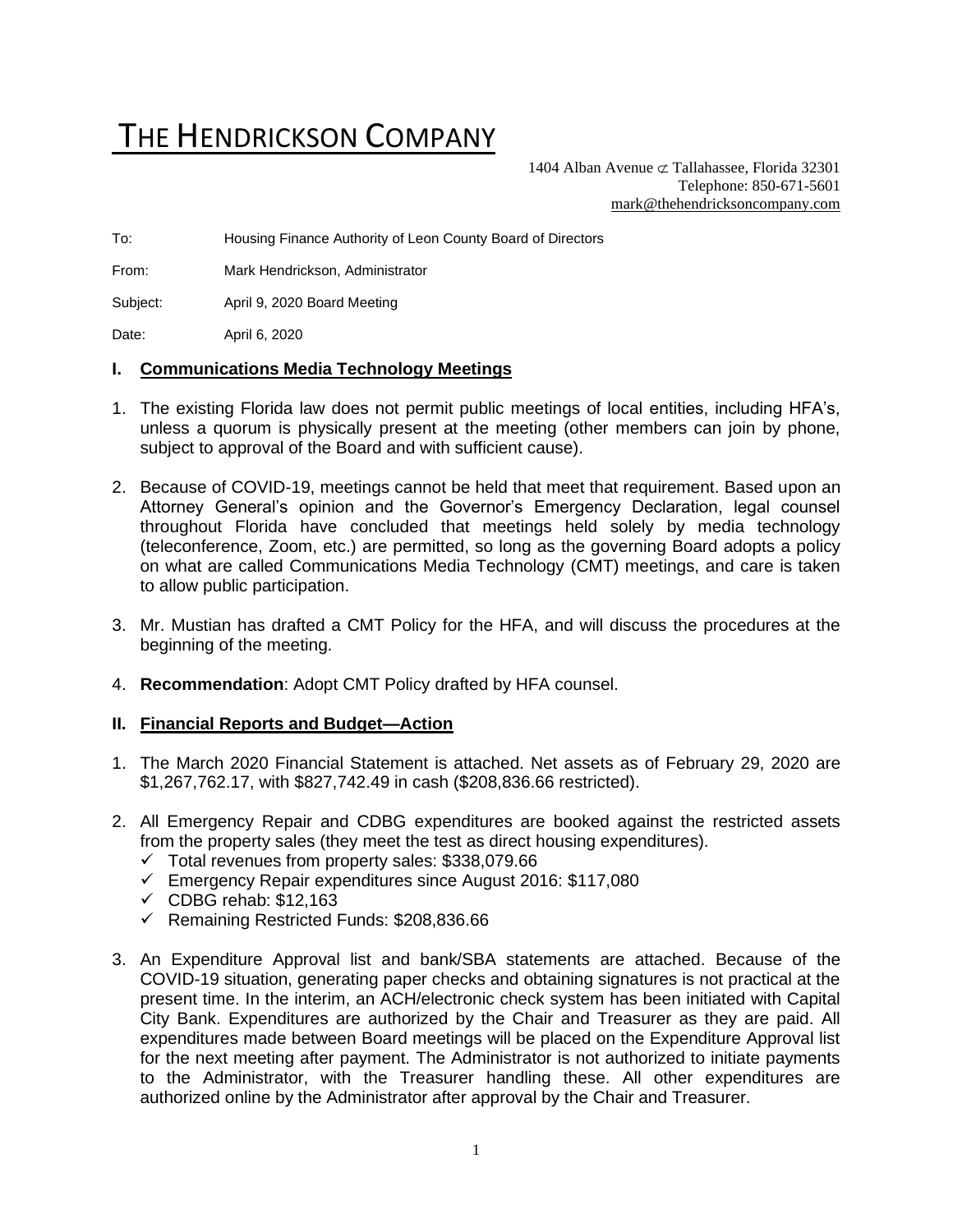# 4. **Recommendations: None**

- Accept Financial Statements
- Approve expenditures detailed on Expenditure Approval list.
- Approve ACH/electronic check payment system as described above

## **III. Active Bond Applications—Informational**

1. The HFA published a NOFA for bond applications for developments that would also seek SAIL funding from FHFC. The NOFA is "open", meaning applications are on a "first-come first-evaluated" basis.

#### 2. **Magnolia Family**:

- An application with correct fees was received for **Magnolia Family**, and the HFA induced the development at the December 2019 meeting.
- The development applied for SAIL funding, and the consensus analysis is that the deal is likely to be funded. That would make the bond deal feasible and the developer is moving forward.
- The TEFRA hearing has been held, and BOCC consideration of approval is scheduled for April 28.

#### 3. **Magnolia Terrace**:

- The bond sale was given final approval in February and was scheduled to close in March.
- However, due to market turmoil, the pricing of the bonds is on hold until a market at an appropriate rate is established. The issue of rehabilitation of occupied units is also a problem.

| Name                              | <b>Magnolia Family</b>                  | <b>Magnolia Terrace</b>               |  |  |
|-----------------------------------|-----------------------------------------|---------------------------------------|--|--|
| Owner Entity*                     | Country Club Magnolia Family, LP        | LIH Magnolia Terrace, LP              |  |  |
| Developer/Location                | New Affordable Housing Partners, LLC    |                                       |  |  |
|                                   | Atlanta, Georgia                        | Santa Monica, CA 90401                |  |  |
|                                   | <b>Tallahassee Housing Economic</b>     |                                       |  |  |
|                                   | Corporation                             |                                       |  |  |
|                                   | Tallahassee, Florida                    |                                       |  |  |
| Type                              | New Construction                        | Acquisition and Rehabilitation        |  |  |
|                                   |                                         | Garden                                |  |  |
| <b>Street Address</b>             | Canton Circle, 150' SW of the           | 509 East Magnolia Dr, Tallahassee, FL |  |  |
|                                   | intersection of Canton Circle & Country | 32301                                 |  |  |
|                                   | Club Drive                              |                                       |  |  |
| <b>County Commission District</b> | District 1, Bill Proctor                | District 1, Bill Proctor              |  |  |
| Units                             | 130                                     | 108                                   |  |  |
| <b>Bedrooms</b>                   | 252                                     | 232                                   |  |  |
| # of Buildings                    | 5 residential buildings                 | 17, 15 residential, 1 community room, |  |  |
|                                   |                                         | and 1 office/laundry                  |  |  |
| # of Stories                      | 3                                       | 2                                     |  |  |
| <b>Bond Request</b>               | \$15,000,000                            | \$11,550,000 or \$106,944/unit        |  |  |
|                                   | \$115,385/unit                          |                                       |  |  |
| <b>Housing Credit Investor</b>    | TBD                                     | \$6,119,513                           |  |  |
|                                   |                                         | \$0.8955 per \$1 HC                   |  |  |

#### 4. **Recommendation**: None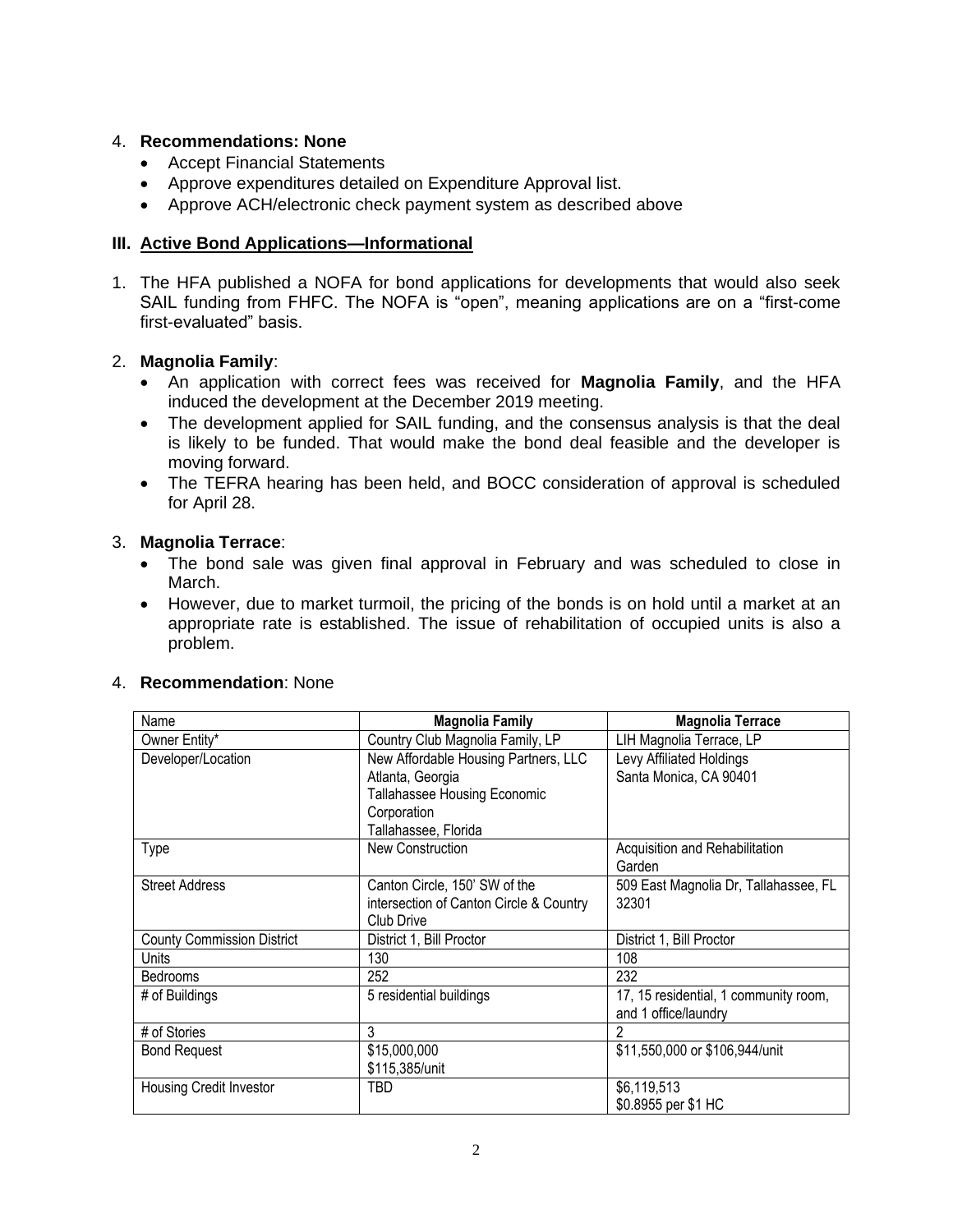|                               |                                   | \$56,662/unit                  |
|-------------------------------|-----------------------------------|--------------------------------|
| <b>TEFRA Approval</b>         | TBD                               | $5 - 28 - 19$                  |
| <b>Total Cost</b>             | \$24,623,515                      | \$21,283,066                   |
| Cost Per Unit                 | \$189,412                         | \$197,065                      |
| Land Cost                     | \$0-Ground Lease from Tallahassee | \$648,000 or \$6,000//unit     |
|                               | <b>Housing Authority</b>          |                                |
|                               | \$0//unit                         |                                |
| Acquisition of Building Cost  | NA.                               | \$8,452,000 or \$78,259/unitt  |
| <b>Hard Construction Cost</b> | \$16,314,670                      | \$6,096,877                    |
|                               | \$125,497/unit                    | \$56,453/unit                  |
| General Contractor            | TBD                               | Wilshire Pacific Builders, LLC |
| <b>Credit Enhancement</b>     | TBD                               | Fannie Mae/CBRE                |
| Set-Aside Period              | 50 years                          | 30 years                       |
| Set-Aside Levels              | 10.0% ( 13 units) <33% AMI for 15 | 100% of the 108 units <60% AMI |
|                               | years, then 60% AMI               |                                |
|                               | 90.0% (117 units) <60% AMI        |                                |

# **IV. Emergency Repair Program—Informational**

- 1. The HFA authorized an emergency repair program, for minor repairs that need immediate attention—and are not covered by the County's SHIP Program. A total of \$50,000 has been committed for FY 19-20. Individual repairs are limited to \$1,650 per home (\$7,500 for senior or persons with special needs that reside in mobile homes).
- 2. Of the FY 19-20 allocation, \$17,036 has been reserved, with \$9,465 spent.
- 3. **Recommendation**: None.

# **V. Real Estate—Informational**

- 1. The Real Estate Division is responsible for selling surplus properties designated for affordable housing, with proceeds of the sale coming to the HFA.
- 2. Sales of seven properties by the Real Estate Division generated total revenues to the HFA of \$107,102. As of January 31, 2020, sales of 36 properties by Ketcham Realty have generated \$230,977.66 to the HFA. The new total is now \$338,079.66.

| PROPERTIES SOLD BY COUNTY                                             |                    |                     |                 |           |  |  |  |  |
|-----------------------------------------------------------------------|--------------------|---------------------|-----------------|-----------|--|--|--|--|
| <b>Property</b>                                                       | <b>Sales Price</b> | <b>County Costs</b> | <b>Deposit</b>  |           |  |  |  |  |
| Calloway Street                                                       | \$<br>5,900.00     | \$<br>700.00        | \$<br>5,200.00  | 3/29/2017 |  |  |  |  |
| 278 Oakview Drivie                                                    | 27,300.00<br>Ş     | \$<br>775.00        | 26,525.00<br>\$ | 1/5/2017  |  |  |  |  |
| 114 Osceola Street                                                    | 34,100.00<br>\$    | \$<br>1,523.00      | \$<br>32,577.00 | 8/29/2016 |  |  |  |  |
| 723 Frankie Lane Drive                                                | \$<br>12,000.00    | \$<br>700.00        | \$<br>11,300.00 | 12/1/2016 |  |  |  |  |
| 2109 Holton Street                                                    | \$<br>6,500.00     | \$<br>1,700.00      | \$<br>4,800.00  | 2/15/2017 |  |  |  |  |
| 6009 Sam's Lane                                                       | \$<br>3,000.00     | \$<br>600.00        | \$<br>2,400.00  | 5/15/2018 |  |  |  |  |
| 7234 Dykes Road                                                       | 25,000.00<br>\$    | \$<br>700.00        | \$<br>24,300.00 | 1/11/2019 |  |  |  |  |
| \$<br>107,102.00<br>113,800.00<br>\$<br>6,698.00<br><b>TOTAL</b><br>S |                    |                     |                 |           |  |  |  |  |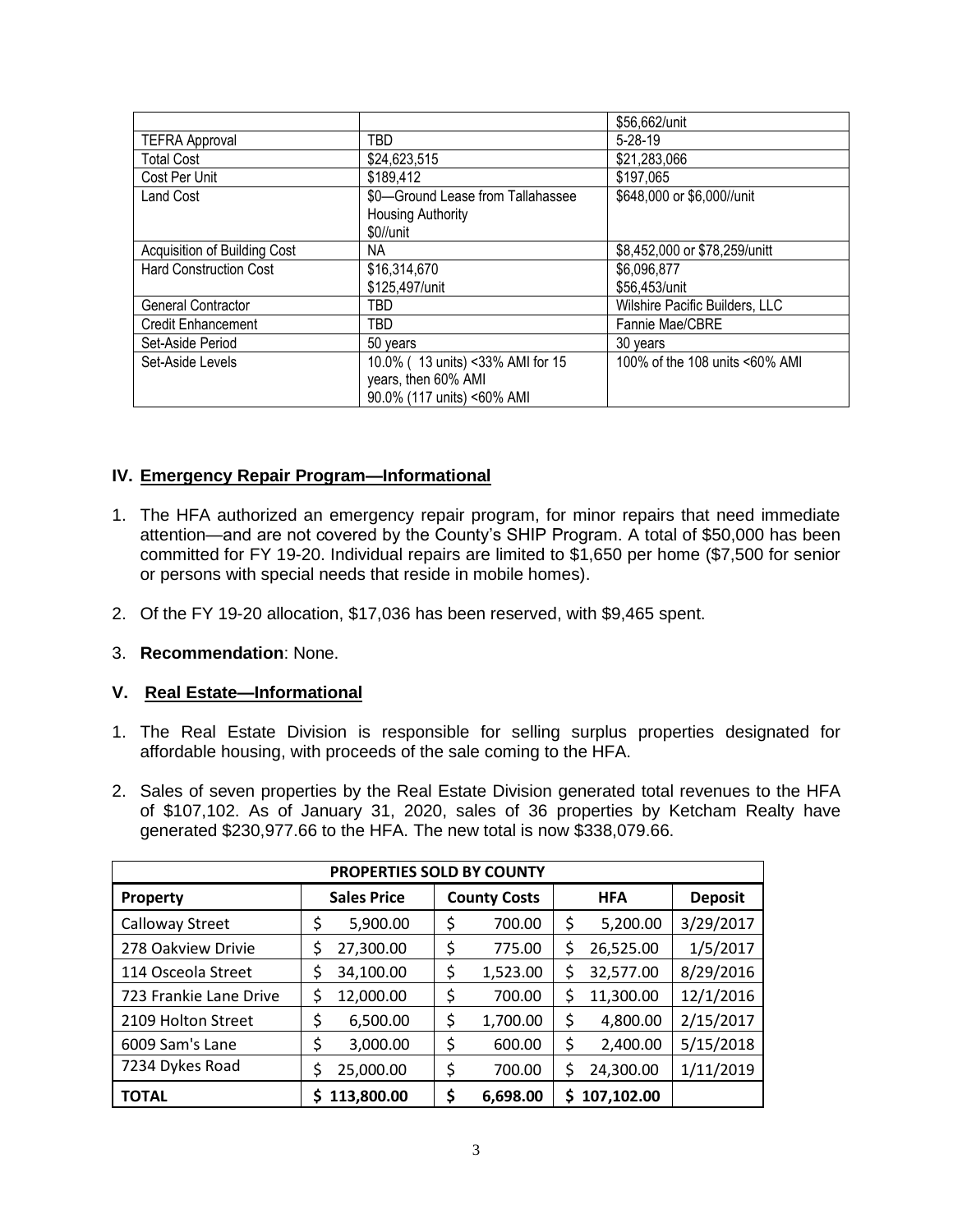| PROPERTIES SOLD BY BROKER |                |                                          |    |           |    |              |                |  |  |
|---------------------------|----------------|------------------------------------------|----|-----------|----|--------------|----------------|--|--|
| Property                  |                | <b>Sales Price</b><br><b>Ketcham Fee</b> |    |           |    | <b>HFA</b>   | <b>Deposit</b> |  |  |
| 1506 Crown Ridge Road     | \$             | 8,100.00                                 | \$ | 1,500.00  | \$ | 6,600.00     | 5/10/2019      |  |  |
| 2997 Lilly Road           | \$             | 8,100.00                                 | \$ | 1,500.00  | \$ | 6,600.00     | 5/10/2019      |  |  |
| 4060 Morgan Road          | \$             | 7,000.00                                 | \$ | 1,500.00  | \$ | 5,500.00     | 5/10/2019      |  |  |
| 4037 Bishop Road          | \$             | 8,000.00                                 | \$ | 1,500.00  | \$ | 6,500.00     | 5/10/2019      |  |  |
| 4033 Bishop Road          | \$             | 8,000.00                                 | \$ | 1,500.00  | \$ | 6,500.00     | 5/10/2019      |  |  |
| 4043 Buster Road          | \$             | 8,000.00                                 | \$ | 1,500.00  | \$ | 6,500.00     | 5/10/2019      |  |  |
| 2572 Tiny Leaf Road       | \$             | 4,000.00                                 | \$ | 1,000.00  | \$ | 3,000.00     | 5/17/2019      |  |  |
| 1209 Southern Street      | \$             | 3,000.00                                 | \$ |           | \$ | 3,000.00     | 5/17/2019      |  |  |
| 4065 Morgan Road          | \$             | 7,000.00                                 | \$ | 122.50    | \$ | 6,877.50     | 6/5/2019       |  |  |
| Monday Road               | \$             | 15,000.00                                | \$ | 178.50    | \$ | 14,821.50    | 6/5/2019       |  |  |
| 12513 Forest Acres Trail  | \$             | 9,500.00                                 | \$ |           | \$ | 9,500.00     | 6/5/2019       |  |  |
| 2993 Lilly Road           | \$             | 8,100.00                                 | \$ | 1,500.00  | \$ | 6,600.00     | 6/13/2019      |  |  |
| 714 Stafford Street       | \$             | 15,000.00                                | \$ | 55.00     | \$ | 14,945.00    | 6/28/2019      |  |  |
| 2123 Flipper Street       | \$             | 4,000.00                                 | \$ | 1,500.00  | \$ | 2,500.00     | 7/26/2019      |  |  |
| Lilly Road                | \$             | 7,000.00                                 | \$ | 122.50    | \$ | 6,877.50     | 7/26/2019      |  |  |
| <b>Craft Street</b>       | \$             | 6,000.00                                 | \$ | 115.50    | \$ | 5,884.50     | 7/26/2019      |  |  |
| 3529 Sunburst Loop        | \$             | 4,000.00                                 | \$ | 102.00    | \$ | 3,898.00     | 7/26/2019      |  |  |
| Moore Woods Rd            | \$             | 7,000.00                                 | \$ | 122.00    | \$ | 6,878.00     | 7/26/2019      |  |  |
| 7344 Poplar Point Drive   | \$             | 9,000.00                                 | \$ | 1,816.56  | \$ | 7,183.44     | 8/13/2019      |  |  |
| 1017 Dover Street         | \$             | 6,750.00                                 | \$ | 905.00    | \$ | 5,845.00     | 8/28/2019      |  |  |
| Abraham Street            | \$             | 6,750.00                                 | \$ | 905.00    | \$ | 5,845.00     | 8/28/2019      |  |  |
| 1118 Clay Street          | \$<br>6,750.00 |                                          | \$ | 905.00    | \$ | 5,845.00     | 8/28/2019      |  |  |
| <b>Calloway Street</b>    | \$             | 6,750.00                                 | \$ | 905.00    | \$ | 5,845.00     | 8/28/2019      |  |  |
| <b>Delaware Street</b>    | \$             | 6,000.00                                 | \$ | 1,500.00  | \$ | 4,500.00     | 8/28/2019      |  |  |
| 2277 Saxon Street         | \$             | 2,500.00                                 | \$ | 1,000.00  | \$ | 1,500.00     | 10/10/2019     |  |  |
| 10715 Tebo Trail          | \$             | 20,000.00                                | \$ | 1,154.30  | \$ | 18,845.70    | 11/21/2019     |  |  |
| 4046 Morgan Road          | \$             | 7,000.00                                 | \$ | 567.50    | \$ | 6,432.50     | 11/25/2019     |  |  |
| 5017 Dust Bowl Lane       | \$             | 3,543.00                                 | \$ | 1,543.00  | \$ | 2,000.00     | 12/28/2019     |  |  |
| 413 Great Lakes Street    | \$             | 3,600.00                                 | \$ | 1,500.00  | \$ | 2,100.00     | 1/29/2020      |  |  |
| T and T Road              | \$             | 4,500.00                                 | \$ | 1,500.00  | \$ | 3,000.00     | 2/20/2020      |  |  |
| Old Woodville             | \$             | 4,500.00                                 | \$ | 1,500.00  | \$ | 3,000.00     | 2/20/2020      |  |  |
| Clay Street               | \$             | 6,300.00                                 | \$ | 55.00     | \$ | 6,245.00     | 2/20/2020      |  |  |
| 2113 Wakulla Street       | \$             | 4,000.00                                 | \$ | 55.00     | \$ | 3,945.00     | 2/20/2020      |  |  |
| 3641 W W Kelley           | \$             | 8,000.00                                 | \$ | 1,527.98  | \$ | 6,472.02     | 2/20/2020      |  |  |
| 1905 Rhodes Cemetery Rd.  | \$             | 25,000.00                                | \$ | 8,858.00  | \$ | 16,142.00    | 3/5/2020       |  |  |
| 4006 Morgan Road          | \$             | 4,802.10                                 | \$ | 1,552.10  | \$ | 3,250.00     | 3/18/2020      |  |  |
|                           |                | \$272,545.10                             | \$ | 41,567.44 |    | \$230,977.66 |                |  |  |

٦

3. **Recommendation**: None.

Г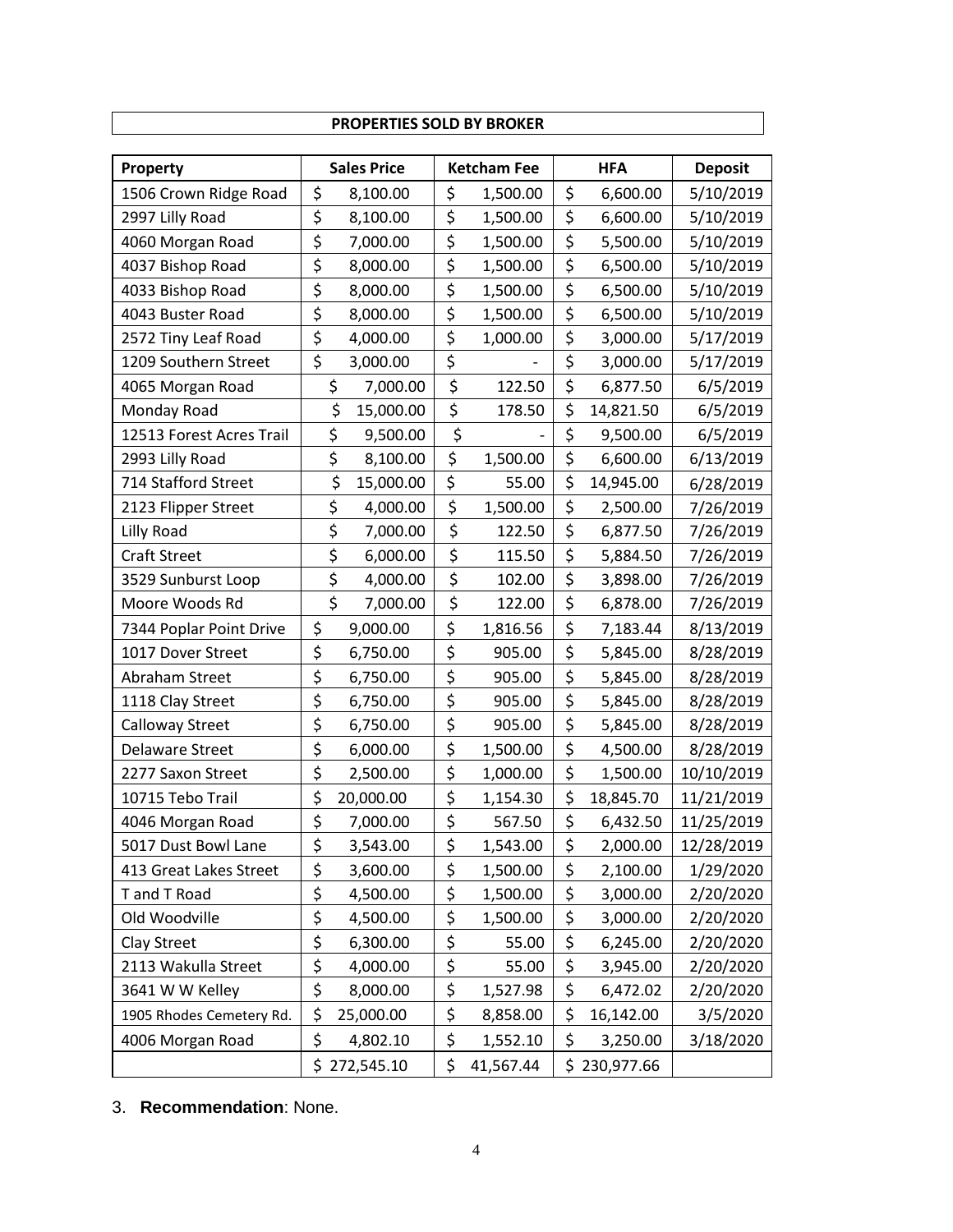## **VI. Legal Update—Informational**

- 1. HFA Counsel will report on their activities.
- 2. **Recommendation**: None.

# **VII. To-Do List—Informational**

| <b>To-Doltem</b>                                                                         | <b>HFA</b> | <b>Admin</b> | <b>CAO</b> | I SL | <b>NBN</b> | <b>Status</b>            | <b>Completed</b> |
|------------------------------------------------------------------------------------------|------------|--------------|------------|------|------------|--------------------------|------------------|
| February 2020                                                                            |            |              |            |      |            |                          |                  |
| The Board directed the Administrator to<br>include Kenwood Place in occupancy<br>reports |            |              |            |      |            | Will be in May<br>report |                  |

# **VIII. State Legislative Update—Informational**

- 1. The 2020 legislative session is complete.
- 2. Governor DeSantis recommended full funding in his proposed budget released November 18, stating, *"Despite our strong economy and low unemployment, finding affordable housing can be challenging. My budget provides \$387 million to fully fund Workplace and Affordable Housing Programs, with \$267.2 million for the SHIP and \$119.8 for the SAIL program."*
- 3. The Senate's initial budget included full funding of \$387 million. However, the initial House budget appropriated only \$147 million for housing, and swept \$200 million to general revenue. The Sadowski Coalition worked to encourage the Senate to hold firm in budget negotiations.
- 4. **The Senate and House agreed to full funding for housing—the first time in 13 years. The full funding number is \$370 million. The importance of this cannot be understated.**
- 5. With full funding, approximately \$3.2 million of SHIP will come to Tallahassee-Leon County, with the County receiving \$1.1 million and the City of Tallahassee \$2.1 million.
- 6. The Sadowski Education Effort (SEE) was essential to this success. We weren't the only ones in the fight, but we were the ones getting the editorials written and in constant communication with legislators focused on this issue. Florida ALHFA's incredible relationship with FHFC/Trey Price was also massively helpful this year. There was truly a coordinated effort.
- 7. One page thank-you sheets were prepared for every legislator. They show what that legislator "brought home" in terms of SHIP funding for their county or counties, and the overall economic impact. An example is attached.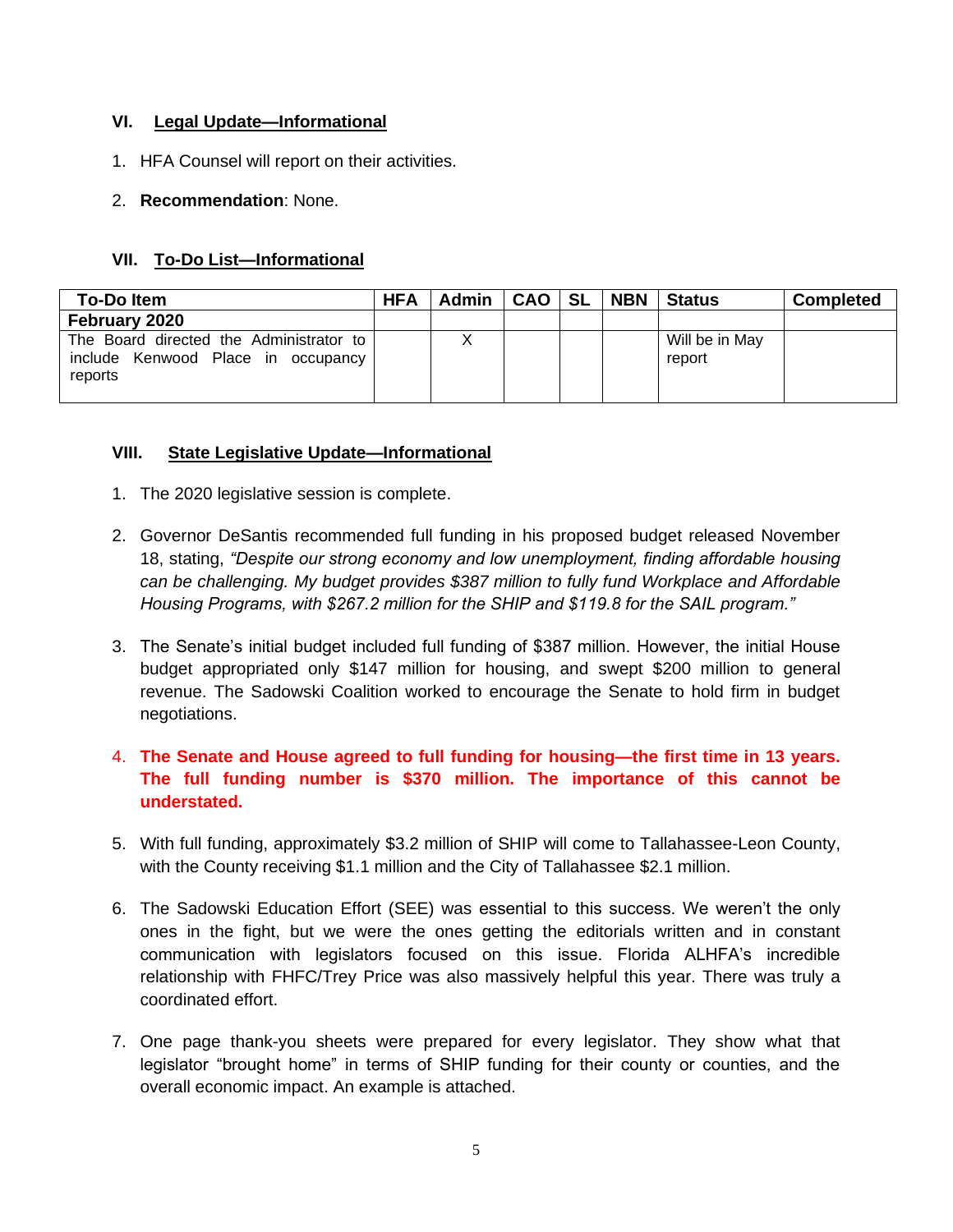- 8. Given the COVID-19 pandemic, the lobbying effort is continuing—so that the legislature is educated on why they should not pull back housing funding before July 1. The basic points are that with the Governor's Emergency Declaration, local governments can request rule and statutory waivers from FHFC for the use of SHIP funds, and use those monies in ways to directly assist with housing payments for those that have lost jobs. Additionally, given the overall economic situation, housing is the best economic stimulus in Florida's budget.
- 9. **Recommendations**: None.

# Appropriation of Housing Trust Fund Monies: \$387.0 Million Revenue Estimate from January 2020 REC Conference & Estimated TF Balances

|                                                                                                                                               | <b>GOVERNOR</b> | <b>SENATE</b> | <b>HOUSE</b>  | <b>FINAL BUDGET</b><br>FY 20-21 | <b>FINAL BUDGET</b><br>FY 19-20 |
|-----------------------------------------------------------------------------------------------------------------------------------------------|-----------------|---------------|---------------|---------------------------------|---------------------------------|
| <b>FHFC: SAIL &amp; other</b><br><b>FHFC</b><br><b>Line 2281</b>                                                                              | \$119,800,000   | \$119,800,000 | \$48,800,000  | \$115,000,000                   | \$39,040,000                    |
| <b>SHIP</b><br><b>Line 2282</b>                                                                                                               | \$267,200,000   | \$267,200,000 | \$73,200,000  | \$225,000,000                   | \$46,560,000                    |
| <b>Hurricane Housing</b><br><b>Recovery Program</b><br>(SHIP-like program for<br><b>Hurricane Michael</b><br>disaster counties only)<br>2282A | \$0             | \$0           | \$25,000,000  | \$30,000,000                    | \$65,000,000                    |
| <b>Rental Recovery Loan</b><br><b>Program (SAIL-like</b><br>program (for Hurricane<br><b>Michael disaster</b><br>counties only)<br>Line       | \$0             | \$0           | \$0           | \$0                             | \$50,000,000                    |
| <b>TOTAL HOUSING</b>                                                                                                                          | \$387,000,000   | \$387,000,000 | \$147,000,000 | \$370,000,000                   | \$200,600,000                   |
| <b>SHTF SWEEP</b>                                                                                                                             | \$0             | \$0           | \$65,000,000  | \$0                             | \$10,000,000                    |
| <b>LGHTF SWEEP</b>                                                                                                                            | \$0             | \$0           | \$135,000,000 | \$0                             | \$115,000,000                   |
| <b>TOTAL SWEEP</b>                                                                                                                            | \$0             | \$0           | \$200,000,000 | \$0                             | \$125,000,000                   |
| <b>Unallocated SHTF</b>                                                                                                                       | \$0             |               |               | \$4,800,000                     | 300,000<br>\$                   |
| <b>Unallocated LGHTF</b>                                                                                                                      | \$0             |               |               | \$12,200,000                    | \$7,060,000                     |

**Proviso/Back of the Bill for FHFC**

• Additional \$250,000 from GR to FHFC for Purpose Built Community through SAIL

• \$20 million of HHRP for Hurricane Michael recovery distributed based on damage assessment/SHIP style program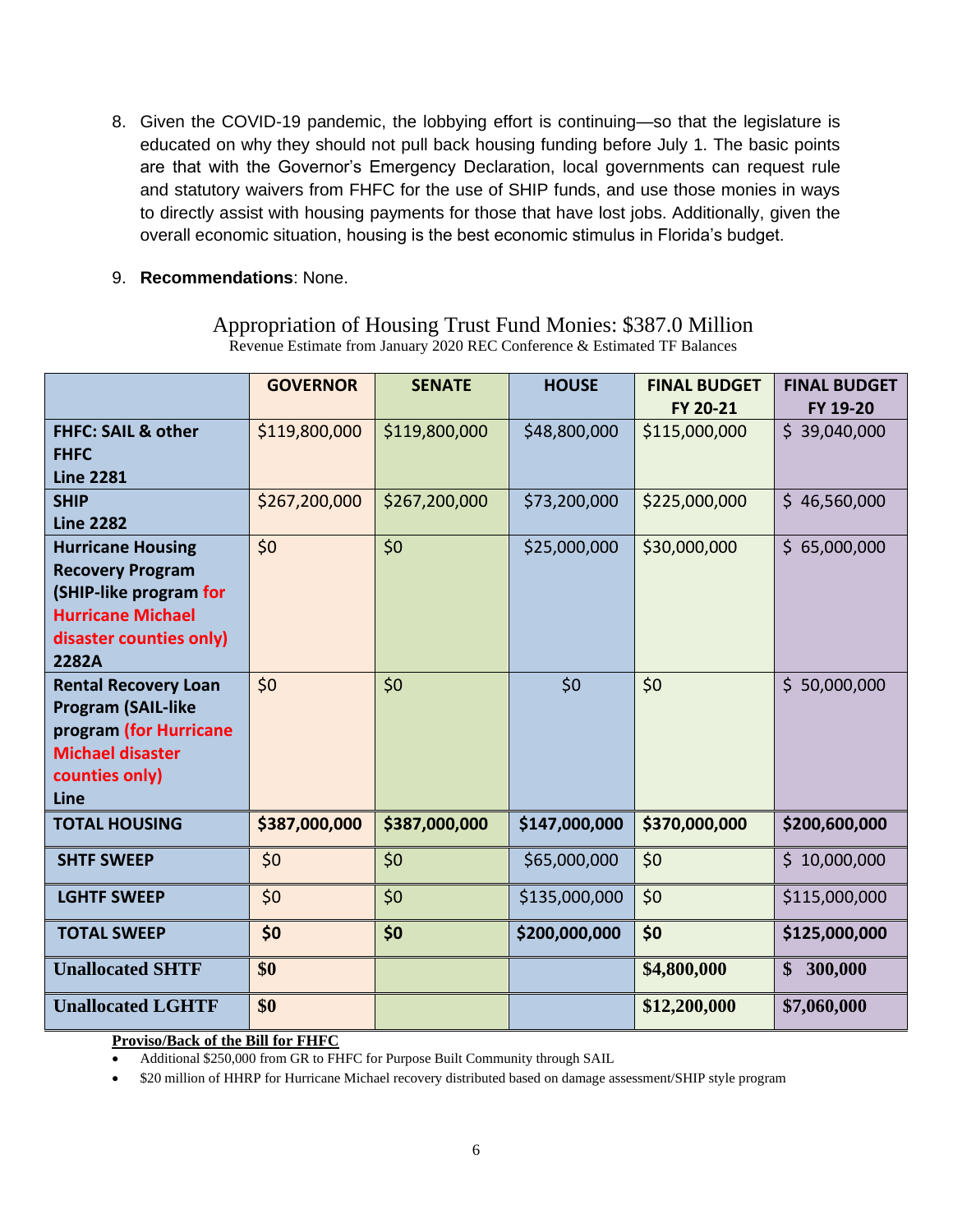- \$10 million of HHRP to FHFC for down payment assistance in Bay, Jackson, Gulf, Calhoun, Gadsden, Washington, Liberty, Franklin, Wakulla, Taylor & Holmes Counties
- \$500,000 from SHIP for Catalyst Training from SHIP
- 10% of FHFC funds for competitive grant program for housing developments for persons with developmental disabilities

| <b>Additional Homeless Funding from General Revenue or DCF Trust Funds</b> |              |           |                              |            |  |  |  |  |
|----------------------------------------------------------------------------|--------------|-----------|------------------------------|------------|--|--|--|--|
| Item                                                                       | Amount       | Line Item | Source                       | Agency     |  |  |  |  |
| <b>Challenge Grants</b>                                                    | \$3,181,500  | 350       | <b>GR</b>                    | <b>DCF</b> |  |  |  |  |
| <b>Federal Emergency Shelter</b>                                           | \$6,35904666 | 351       | Federal Grants TF &          | <b>DCF</b> |  |  |  |  |
| <b>Grant Program</b>                                                       | \$852,507    |           | <b>Welfare Transition TF</b> |            |  |  |  |  |
| <b>Homeless Housing</b>                                                    | \$3,000,000  | 352       | <b>GR</b>                    | <b>DCF</b> |  |  |  |  |
| <b>Assistance Grants (staffing</b>                                         |              |           |                              |            |  |  |  |  |
| for 27 homeless lead                                                       |              |           |                              |            |  |  |  |  |
| agencies)                                                                  |              |           |                              |            |  |  |  |  |
| Tampa Hillsborough                                                         | \$200,000    | 2272      | <b>GR</b>                    | <b>DEO</b> |  |  |  |  |
| Homeless Initiative- Shared                                                |              |           |                              |            |  |  |  |  |
| Housing (SB 2490) Senate                                                   |              |           |                              |            |  |  |  |  |
| <b>Homeless Veteran Homeless</b>                                           | \$190,000    | 352       | <b>GR</b>                    | <b>DCF</b> |  |  |  |  |
| Assistance-Brevard (S1186)                                                 |              |           |                              |            |  |  |  |  |
| Metropolitan Ministries-                                                   | \$300,000    | 352       | <b>GR</b>                    | <b>DCF</b> |  |  |  |  |
| First Hug Program- Pasco &                                                 |              |           |                              |            |  |  |  |  |
| Pinellas (S2361)                                                           |              |           |                              |            |  |  |  |  |
| Metropolitan Ministries-                                                   | \$250,000    | 352       | <b>GR</b>                    | <b>DCF</b> |  |  |  |  |
| Miracles for Pasco Program                                                 |              |           |                              |            |  |  |  |  |
| (S2365)                                                                    |              |           |                              |            |  |  |  |  |
| Connecting Everyone with                                                   | \$716,000    | 352       | <b>GR</b>                    | <b>DCF</b> |  |  |  |  |
| Second Chances-Leon &                                                      |              |           |                              |            |  |  |  |  |
| surrounding counties                                                       |              |           |                              |            |  |  |  |  |
| (S1532) (HB 9207)                                                          |              |           |                              |            |  |  |  |  |
| Citrus Health Network- Safe                                                | \$100,000    | 352       | <b>GR</b>                    | <b>DCF</b> |  |  |  |  |
| Haven for Homeless Youth                                                   |              |           |                              |            |  |  |  |  |
| (HB 4165)                                                                  |              |           |                              |            |  |  |  |  |
| <b>Clara White Mission</b>                                                 | \$100,000    | 354       | <b>GR</b>                    | <b>DCF</b> |  |  |  |  |
| (HB 2493)                                                                  |              |           |                              |            |  |  |  |  |
| Miami-Dade Homeless Trust                                                  | \$250,000    | 376       | <b>GR</b>                    | <b>DCF</b> |  |  |  |  |
| (HB 4545) (S Form 1349)                                                    |              |           |                              |            |  |  |  |  |
| <b>CASL Renaissance Manor</b>                                              | \$1,100,000  | 376       | <b>GR</b>                    | <b>DCF</b> |  |  |  |  |
| (HB 4385) (S1599)                                                          |              |           |                              |            |  |  |  |  |

| <b>Other Projects Funded from General Revenue</b> |             |           |           |            |  |  |  |  |
|---------------------------------------------------|-------------|-----------|-----------|------------|--|--|--|--|
| Item                                              | Amount      | Line Item | Source    | Agency     |  |  |  |  |
| Casa Familia Village Phase                        | \$425,000   | 2272      | <b>GR</b> | <b>DEO</b> |  |  |  |  |
| II (HB $3157$ ) House                             |             |           |           |            |  |  |  |  |
| Windley Key & Key Heights                         | \$1,000,000 | 2272      | <b>GR</b> | <b>DEO</b> |  |  |  |  |
| Affordable Housing Project                        |             |           |           |            |  |  |  |  |
| $(HB 3709)$ (SB 2086)                             |             |           |           |            |  |  |  |  |
| <b>Building Homes for Veterans</b>                | \$1,000,000 | 2279A     | <b>GR</b> | <b>DEO</b> |  |  |  |  |
| Senate 2159)                                      |             |           |           |            |  |  |  |  |